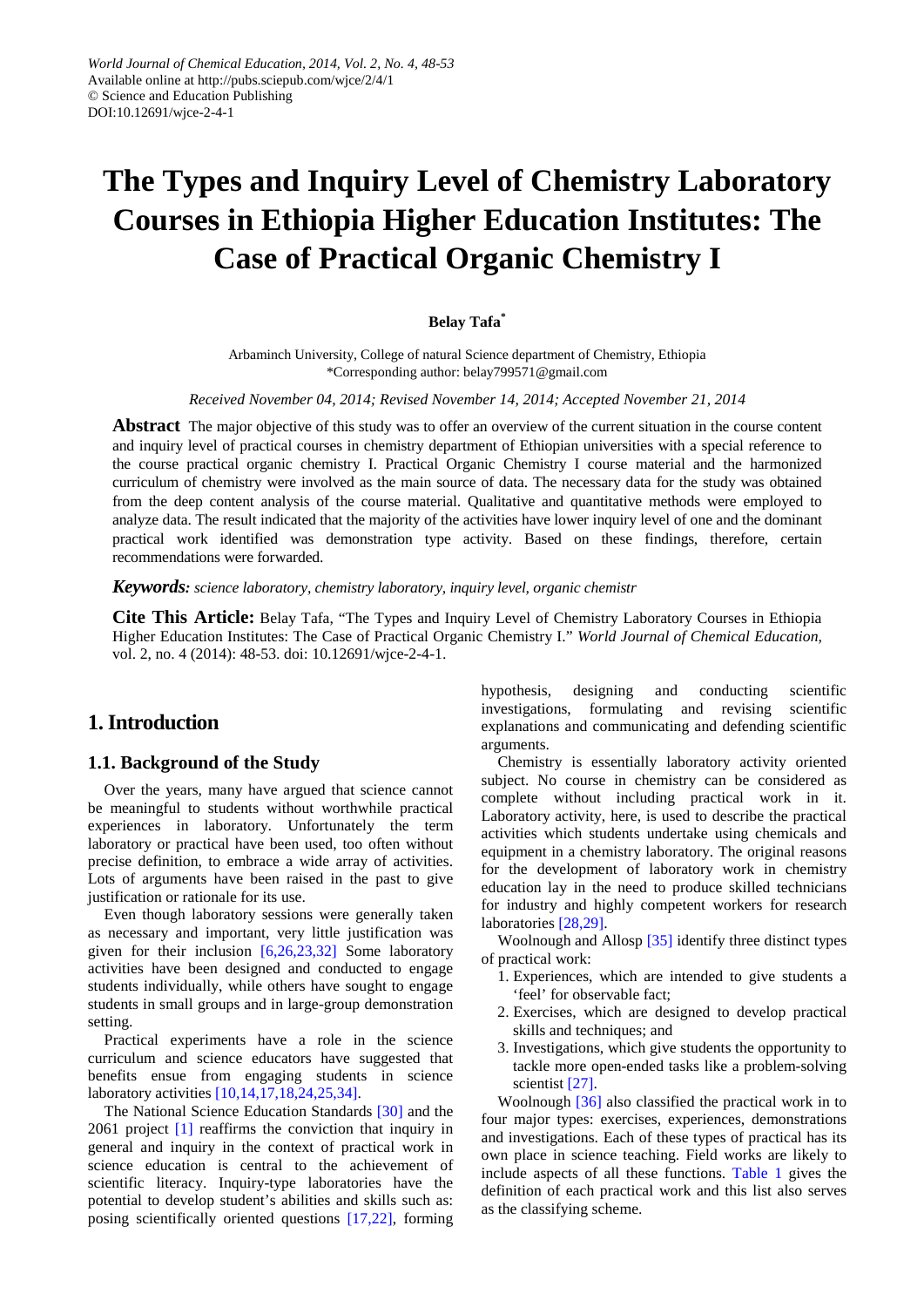<span id="page-1-0"></span>

| Table 1. Types of practical works |                                                                                                                                                   |  |  |
|-----------------------------------|---------------------------------------------------------------------------------------------------------------------------------------------------|--|--|
| Exercise                          | To develop practical skills                                                                                                                       |  |  |
| Experiences                       | To gain experience of a phenomenon                                                                                                                |  |  |
| Demonstration                     | To develop a scientific argument or cause an<br>impression                                                                                        |  |  |
| Investigation                     | Hypothesis – testing: to reinforce theoretical<br>understanding. Problem solving: to learn the ways<br>of working as a problem solving scientist. |  |  |

**Table 1. Types of practical works**

Source: Woolnough [\[36\]](#page-5-6) effective science teaching – developing science and technology education series

Depending on their purposes and the degree of detailed control exercise by the staff over students' activities, [\[6\]](#page-4-0) classified laboratory courses in to three main ways: controlled exercises, experimental investigations and research projects. According to these authors, these are some of the strategies which may provide opportunities for the detection of various educational aims in the laboratory teachin[g \[6\].](#page-4-0)

A number of researchers [\[13,32,33\]](#page-5-7) analyzed different types of laboratory investigations based on the level of openness and the demand for inquiry skills. Through a revised form, Tamir [\[32\],](#page-5-8) in [Table](#page-3-0) 2 and [Table 3,](#page-3-1) compared a typical laboratory lesson with that of a typical investigation carried out by a scientist in terms of who does what and he concludes that what students are actually doing in a typical laboratory is like technicians and not like scientists.

Tamir [\[32\]](#page-5-8) has suggested that this openness can occur at different stages of an investigation: in the problem to be solved; in the planning and operation of the investigation; and in the possible solutions to the problems. Based on this, he produces a four-way classification of investigations, depending on whether each stage is open – that is left to the students to decide or closed.

At level zero [\(Table 3\)](#page-3-1) all the problems, procedures, and conclusions are given and hence, there is no experience of scientific inquiry. At this level, one may find exercises involving practices in some techniques and/or confirmation where the answer is already provided to the students. They may provide opportunities for students to learn accuracy in the process of trying to replicate a known answer.

In level one, both problems and procedures are given and they have to collect data and draw the conclusions.

In level two, only the problem is given and the student has to design the procedure, collect the data and draw conclusions. These are called investigative practical.

In level three, the student has to do everything beginning with problem formulation up to drawing of conclusions [\[6,12,32\].](#page-4-0)

#### **1.2. Statement of the Problem**

Laboratories are one of the characteristic features in the sciences at all levels. It would be rare to find any science course in any institution of education without a substantial component of laboratory activity. Even though the instructional potential of the laboratory is enormous, [\[23\],](#page-5-9) most practical in higher education are by nature illustrative or demonstrative [\[26\].](#page-5-10) Too often they emphasize the acquisition of Observational skill [\[26\];](#page-5-10) and allow students to see the concept dealt in action and relate theory more closely to reality [\[11,32,35\].](#page-5-11)

Science teaching in universities is an often criticized, especially older student, for being prescribed, impersonal, lacking an opportunity for personal judgments and creativity. Science has become reduced to a series of small, apparently trivial activities and pieces of knowledge, unrelated to the world in which students are growing up, and inhibiting to their developing personalities and aspirations.

## **1.3. Research Questions**

In light of the above rationale of facts and problems inherent to laboratory activities, this study was initiated to challenge the laboratory activities and practices in chemistry laboratories taking one of the practical courses given to Chemistry students, practical organic chemistry I offered by the department of chemistry, at all Ethiopian Universities within the following research questions:

- 1. What types of objectives are served by the activities included in the course material?
- 2. What types of laboratory work dominate the course practical organic chemistry I?
- 3. What levels of inquiry are assigned to the laboratory tasks?

Practical organic chemistry is a one credit hour course given to first year second semester chemistry students. Students spend three hours per week, which is a total of thirty six hours in a semester, in the laboratory and what they perform in this part of the course has a value of one credit hour.

#### **1.4. Objective of the Study**

The major objective of this study was to offer an overview of the current situation in the course practical organic chemistry I, offered by the department of chemistry.

The specific objectives of the study were:

- 1. To evaluate the objectives and the types of the selected activities
- 2. To assess the inquiry levels assigned to the practical organic chemistry I laboratory tasks.

#### **1.5. Limitation of the Study**

The scope of this study was limited to practical organic chemistry I. So some generalization made based on the result of this study will have limitations in its application and make the findings difficult in other subjects

#### **1.6. Definitions of Key Terms**

**Science laboratory**: refers to the place where a person or a group of persons engage in a human enterprise of examining and explaining natural phenomena [\[15\].](#page-5-12)

**Chemistry Laboratory**: the practical activities which students undertake using chemicals and equipments in a chemistry laborator[y \[8\].](#page-5-13)

**Inquiry level**: is a multifaceted activity that involves making observations; posing questions; examining books and other sources of information to see what is already known; planning investigations; reviewing what is already known in light of experimental evidence; using tools to gather, analyze, and interpret data; proposing answers, explanations, and predictions; and communicating the results [\[31\].](#page-5-14)

## **2. Research Design and Methodology**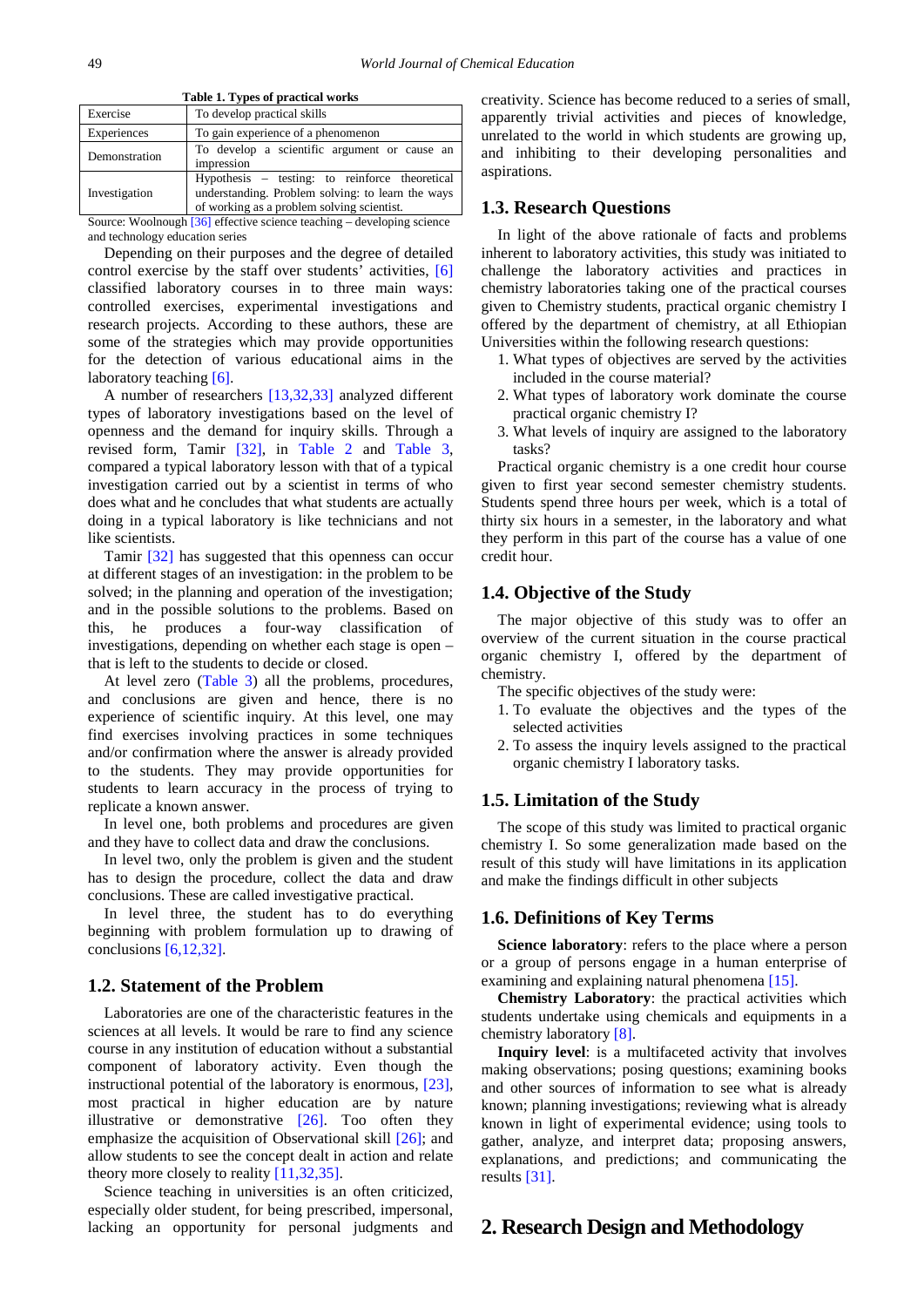#### **2.1. Research Design**

This research attempted to study the types of activities included in practical organic chemistry I course of Ethiopian Universities. The study also tried to evaluate the inquire level of the experiments. To this effect a descriptive research method was employed to conduct the study.

#### **2.1.1. Descriptive Research Method**

Descriptive research, sometimes known as nonexperimental or co-relational research, involves describing and interpreting events, conditions or situations of the present. It describes and interprets what is. In other words, it is primarily concerned with the present, although it often considers past events and influences as they relate to current conditions [\[5\].](#page-4-2) More specifically, descriptive research is concerned with conditions or relationships that exist, opinions that are held, processes that are going on, effects that are evident, or trends that are developing.

Descriptive research can use qualitative or quantitative methods to describe or interpret a current event, condition or situation.

#### **2.1.1.1. Qualitative Study**

Qualitative researcher studies things in their natural settings to make sense or interpret phenomena in terms of the meanings people attach to them.

Best and Kahn [\[5\]](#page-4-2) suggested that the in- depth detailed description of events; interviews and others make qualitative research very powerful because it is believed that it is sensitive to temporal contexts in which the data are to be collected.

This study was more of characterized by these attributes of the qualitative paradigm. Thus, it evaluated the objectives and the inquiry level assigned to the laboratory activities of the course manual.

#### **2.1.1.2. Quantitative Study**

Descriptive survey method was also employed to make quantitative studies. This method was selected because it was helpful to show situations as they currently exist [\[2\].](#page-4-3) More over it is economical and rapid and turnaround the data collection and identification attributes of a large population from a small group of individuals [\[4,7,13\].](#page-4-4)

Quantitative study also seeks to make researcher invisible and to remove any influence that the researcher might have on the research findings in the interest of objectivity.

#### **2.2. Data Collection Strategies**

The intended information for this study was acquired through document analysis. According to Whitchcock and Hughes [\[35\]](#page-5-4) in qualitative study, data can be collected from written documents.

In this study, data were collected from first year organic chemistry laboratory course material and curriculum. The data were collected using document analysis

#### **2.2.1. Documentary Source**

A review of contents under each practical activities of the concerned course was made from relevant documents and curricular materials. Documentary sources in data

collection helped to crosscheck the objectives stated in the documents against real objectives of practical activities in chemistry in particular and in science education in general.

### **2.3. Sampling Procedures**

Basically all the activities (n=84) suggested in the course were taken in the study

#### **2.4. Data Analysis Method**

Yin (2003) stated that data analysis consists of categories such as tabulating, testing or otherwise, recombining both qualitative and quantitative evidences to address the initial propositions of the study. To answer the research questions of this study therefore, the data gathered were analyzed using both qualitative and quantitative approaches as indicated in the research design section above.

#### **2.5. Content Analysis**

Content analysis (sometimes called textual analysis when dealing exclusively with text) is a standard methodology for studying the content of communication. Authorities in this field conceptualized content analysis as the study of recorded human communications, such as books, websites, paintings and laws [\[3\];](#page-4-5) as any technique for making inferences by objectively and systematically identifying specified characteristics of messages [\[18\].](#page-5-15)

Practical organic chemistry I course manual and the course curriculum were subjected to a content analysis. Based on the research objectives, a widely employed content analysis scheme developed by Woolnough and Tamir [\[36\]](#page-5-6) was employed to analyze the types of practical work and the degree of inquiry level.

## **3. Results and Discussion**

## **3.1. Analysis of the Objectives of the Laboratory Manual**

Much discussion today surfaced concerning the need to specify goals, aims and objectives for courses in higher education, especially to laboratory teaching [\[6\].](#page-4-0) The statement of aims and objectives, in any course has importance for they provide significant implication as to how the course should be planned and structured.

Most authors agree that when planning a course, care should be taken to ensure the consistency of course aims with that of the more specific objective and the kind of experiences provided to serve the objective[s \[6\].](#page-4-0)

A close observation of the course curriculum objectives with that of the major objectives of the manual does not reveal consistency. Those objectives of the course that bring round to practical organic chemistry was to familiarize students with basic practical skills and, therefore, were not consistent with the objectives of serving to strengthen the theoretical part of the course, which was the objective of the manual. It does seem very important that, for practical work to be effective, the objectives should be well defined. When planning a course it is crucial to state clearly the intended objectives: what to be taught, and most importantly, what are the intended outputs of the course in a very clear way [\[24\].](#page-5-16)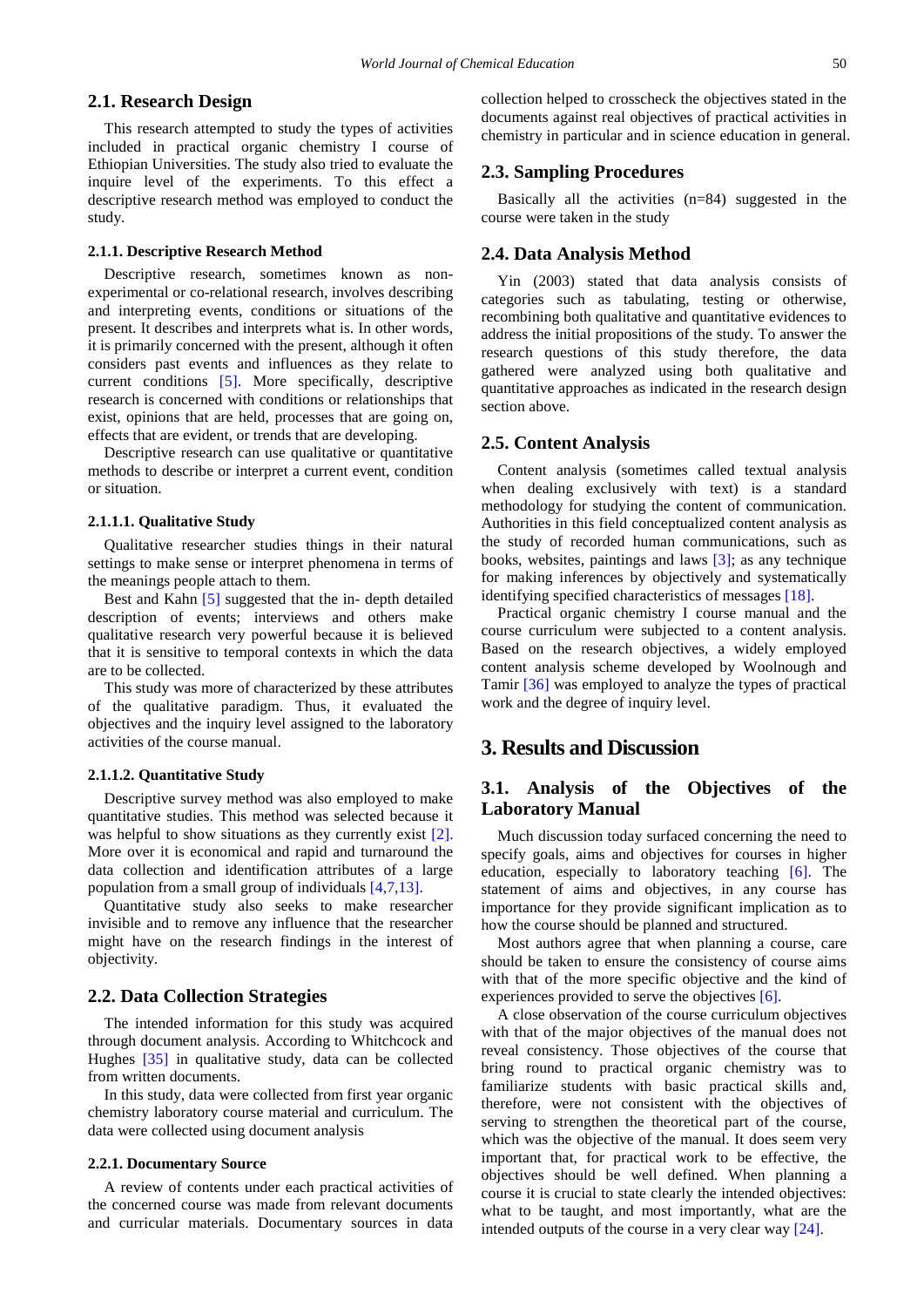Undergraduate activities generally have two major purposes: they should give the student an opportunity to practice various inquiry skills, such as planning and devising an experimental program to solve problem, and an investigational work, which involves individualized problem solving, which is highly motivational especially if the student develops a sense of ownership for the proble[m \[6\].](#page-4-0)

Through the analysis of the lesson tasks, it was discovered that the most emphasized objective of the laboratory work was as stated by the manual. Most lessons were demonstrative by nature. About seven out of twelve lessons were primarily illustrative and no lessons was identified primarily targeted to help students apply scientific reasoning, to test hypothesis, to formulate hypothesis and to work out problems which are another important aims for involvement of laboratory activities in any science education.

To realize outcomes that focus on scientific method requires the provision of experience in real investigations. Students should have experiences in seeing problems and seeking ways to solve them (when students themselves design experimental procedures), interpret data, make generalizations and build explanatory models to make sense of the findings etc., which are nonexistent in the manual  $[12]$ .

The concern of most of the laboratory lessons of the manual, as shown in Table 6 below, has been identified as the acquisition of basic organic chemistry concepts. This was manifested through a close relationship between the content of the course and the students' task in the laboratory. Such traditional view of science in school has exposed many of the students to failure and frustration [\[11\].](#page-5-11) Apart from this they were identified as reasons for students' failure since they emphasized practical work as means of enhancing conceptual learning rather than acting as a source for the learning of essential skills. The most dignified aim of the manual, to devote laboratory lessons follows closely the theoretical part, clearly illustrate its assigned task: to make practice accommodating to theory.

| Table 2. The Emphasized Aims in the Course Manual |  |  |
|---------------------------------------------------|--|--|
|                                                   |  |  |

<span id="page-3-0"></span>

| Ex. No. | <b>Laboratory Lessons</b>                               | <b>Aims for Practical Organic Chemistry I</b>       |
|---------|---------------------------------------------------------|-----------------------------------------------------|
|         | Re crystallization                                      | To familiarize students with basic practical skills |
|         | Determination of melting points and simple distillation | To familiarize students with basic practical skills |
| 3       | Fractional distillation                                 | To familiarize students with basic practical skills |
|         | Steam distillation                                      | To familiarize students with basic practical skills |
|         | Survey of some functional groups                        | To strengthen the theoretical part of the lesson    |
| 6       | Stereochemistry                                         | To strengthen the theoretical part of the lesson    |
|         | Preparation of aspirin                                  | To strengthen the theoretical part of the lesson    |
| 8       | Preparation of soap                                     | To strengthen the theoretical part of the lesson    |
| 9       | Chromatography                                          | To strengthen the theoretical part of the lesson    |
| 10      | Proteins and carbohydrates                              | To strengthen the theoretical part of the lesson    |
| -11     | Qualitative organic analysis part I                     | To strengthen the theoretical part of the lesson    |
| 12      | Qualitative organic analysis part II                    | To strengthen the theoretical part of the lesson    |

# **3.2. Level of Inquiry Associated with the Activities in the Lab. Lesson**

Scientific inquiry refers to the diverse ways in which scientists study the natural world and propose explanations based on the evidence derived from their work. Inquiry also refers to the activities of students in which they develop knowledge and understanding of scientific ideas. Understanding of the process of scientific inquiry could perhaps be developed using a variety of teaching approaches. Laboratory work can play an important role in developing students' understanding of the process of scientific inquiry, their intellectual and practical skills [\[21\].](#page-5-18)

Based on the procedure identified in the literature part, the degree to which students make decisions about the problem, the procedure and/or the conclusions, all activities were analyzed to determine their level of inquiry

| Table 3. Summary of the Inquiry Level of the Activities |  |
|---------------------------------------------------------|--|
|---------------------------------------------------------|--|

<span id="page-3-1"></span>

| No. | Inquiry Level Index<br>of the Activities | <b>Number of Practical</b><br><b>Activities</b> | Percent |
|-----|------------------------------------------|-------------------------------------------------|---------|
|     |                                          | 34                                              | 40.47%  |
|     |                                          | 49                                              | 58.33%  |
|     |                                          |                                                 | 1.19%   |

Level one exercises together with level zero exercises, are commonly known as 'controlled exercises', 'wet exercises', 'recipes' and 'cook books' [\[6\].](#page-4-0) They do not involve students in an inquiry experiences except in the sense of consciously 'copying' an investigation conducted by other scientists.

As shown in Table 7 above, 98.8% (83) of the laboratory work is devoted to the two lower levels, namely level 0 where the problem, the material needed, the procedures to follow, what type of data to collect are all given to the students, who already knows, what the results will be or what to conclude and level 1 where the student is given the problem, the material and procedure to follow along with what type of data to collect but not the conclusion. Students make few decisions other than deciding whether they got the right information. There is only one simple activity, in the whole manual, having the Inquiry Level Index of two where the students are given the problem and there is no practical with the inquiry level index of three where the students formulate the problem, methods of gathering data relative to the problem, the outcome and conclusion they generate. For instance, the second activity in Appendix IV was classified as level 1 because it does not involve the student in designing the material and method to be used, but only to draw a conclusion.

The main criticism of practical work in science education has been its sole emphasis on the lower levels. Students' failure to see the connections between what they actually do and the theory, and the place of laboratory in the larger context of the scientific enterprise are included in the censure [\[32\].](#page-5-8) On top of this Herron [\[13\]](#page-5-7) also reveals that even those curricula that claim to be inquiry-oriented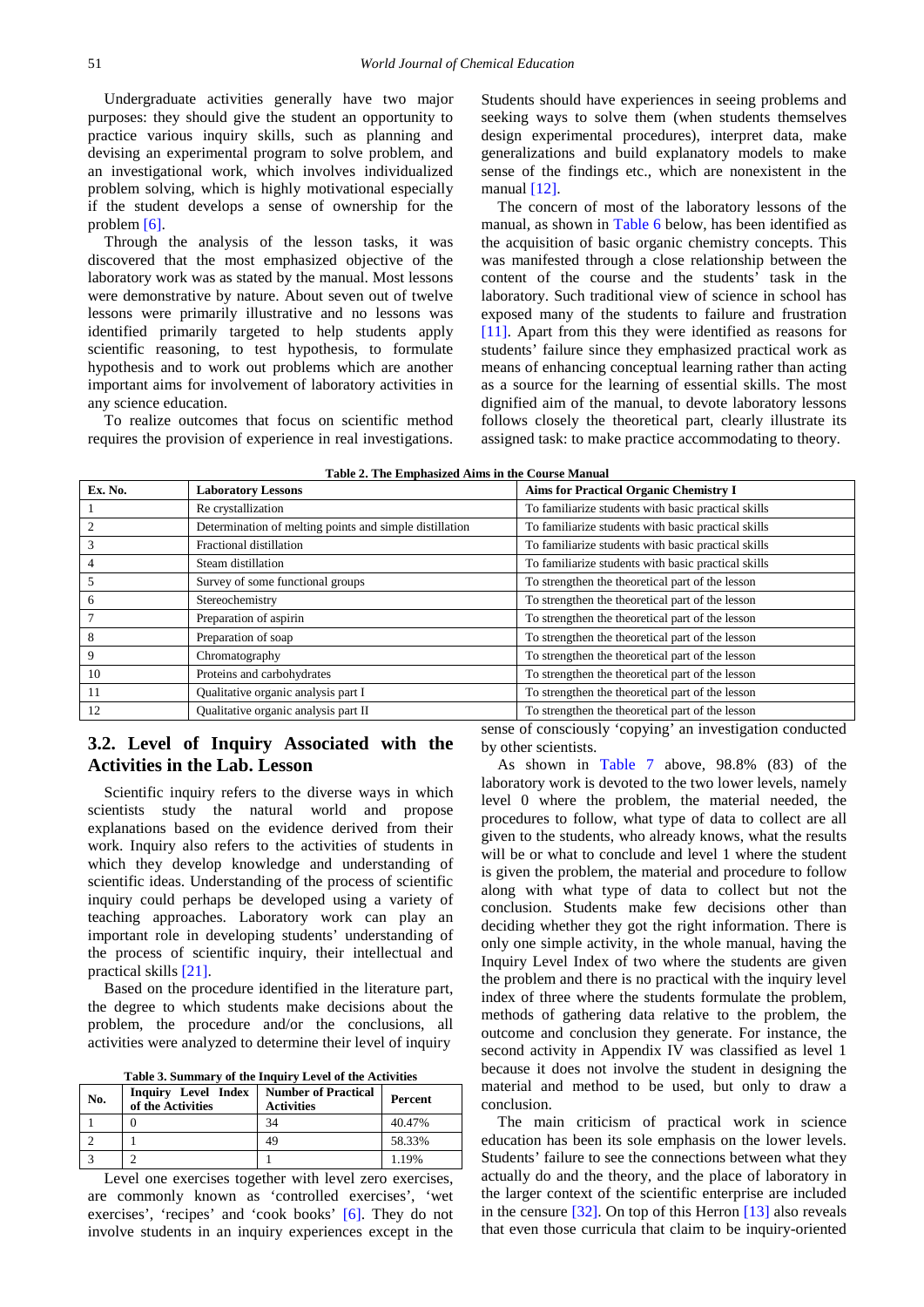have a significant portion of the laboratory exercises devoted to the low-level inquiry. The inclusion of exercises at an inquiry level 0 and 1 can be justified based on the view that students' first need is to have the basic skills and techniques necessary for carrying out the rest of practical science  $[6,11]$ . It is not good, on the other hand, to devote the whole laboratory courses to confirmation of chemical content by denying student from being engaged in real problem solving investigation.

## **3.3. Types of Practical Work in the Course Manual**

Based on the discussion of the literature part, the content of each practical activity was analyzed in order to determine their type. About 84 discrete laboratory works were identified in the manual.

As shown in [Figure 1,](#page-4-6) students spend much of their laboratory time performing demonstration activities (88.09%, 74) followed by exercises (7.14%, 6) and experiences (3.57%, 3) activities. The principal learning outcome of demonstration activities is to help the student grasp the theoretical understanding of the course [\[11\].](#page-5-11)

<span id="page-4-6"></span>

**Figure 1.** Summary of Types of Practical Activities

Demonstration activities are primarily targeted to illustrate a particular concept, law, or principle which has already been introduced by the teacher and allow students to see the concept in action. Hence, they always target at relating theory more closely to reality (Ibid). They can be taken as activities done by the instructor or activities done by students, given a detailed procedure to follow.

Only 1.19% [\[1\]](#page-4-1) of the laboratory activity is investigative. Investigative practical work gives freedom to students to choose their own approaches to the problem [\[11,36\].](#page-5-11) This result is generally consistent with the objective of the manual, that is, to strengthen the theoretical part of the course [\[9\].](#page-5-19)

To sum up, almost all the suggested activities (98.8%) are controlled exercises for they are characterized by detailed experimental procedures and a known destination. These activities are the major emphasis of the early stages of undergraduate programs [\[6\].](#page-4-0)

# **4. Conclusion and Recomendation**

## **4.1. Conclusions**

Based on the basic research questions, the findings of this study are summarized as follows.

• Analyzing most activities, the response to each question was given by the manual. The majority of the activities have the inquiry level of one. They comprises 58.33%, followed by level 0 inquiry index (40.47%) and with only 1.19 % level two inquiry index activities.

• The dominant practical work identified was demonstration type. It comprised 88.09% of the practical work included in the manual with 3.57% experience practical, 7.14% exercise practical and only 1.78 % investigative type.

#### **4.2. Recommendations**

In light of the discussions made in Chapter 3, the following recommendations are forwarded:

- Each activity should be revised by deciding who is making the decisions the teacher, text or the student. They should be activities designed for goals other than teaching students particular skills. Hence beside their role of strengthening the theoretical parts, other aims like to help students apply scientific reasoning, to test hypothesis, to formulate hypothesis and to work out problems should be included.
- Procedures need to be changed by taking a level 0 activity and making a few changes to make it more like a level 1 activity. Progressively changes should be made in the whole activities students do so that over the course of time students will move from doing level 0 activities to doing activities that seem more like level 1, 2 or 3 activities. By then, they are figuring things out for themselves, interpreting results, perhaps even repeating procedures. In short they will be thinking the way scientists do about what they are doing.
- Depending on the particular goal of the laboratory and the prevailing local context of the organic chemistry course, different activities (like demonstration, experience, exercise and investigative) should be designed to accommodate the different levels of difficulty and guidance.
- Since student participation in enquiry, in actual collection of data and analysis of a real phenomenon is an essential component of the enquiry curriculum it should be considered in designing the laboratory work.

# **Statement of Competing Interests**

The authors have no competing interests.

# **References**

- <span id="page-4-1"></span>[1] American Association for the Advancement of Science, 1990, *project 2061, Science for all Americans*, Washington, D.c.
- <span id="page-4-3"></span>[2] Anderson, L.W., 1990. Fundamental of Educational Research. London: The Flamer Pres.Alsamawat F., (2007), Private communication. This work is being developed for her thesis, to besubmitted for PhD, University of Glasgow, Glasgow.
- <span id="page-4-5"></span>[3] Babbie, E., 1968. The Practice of Social Research. Wadsworth: Thomson Learning Inc.
- <span id="page-4-4"></span>[4] Babbie, E., 1990. The Practice of Social Research ( $7<sup>th</sup>$  edition). Belmont (California): Wadsworth publishing company.
- <span id="page-4-2"></span>[5] Best, K. and Kahn, B., 1999. Ethical guide lines in participating humans and treatment of persons in research. From (www.niches.nih.gov/research/resources/bioethicswhatis.cfm-41k-) 1999 review list pdf.
- <span id="page-4-0"></span>[6] Boud, D., Dunn, J. and Hegarty-Hazel, E., 1989. Teaching in the Laboratories. Philadelphia, Open University press.